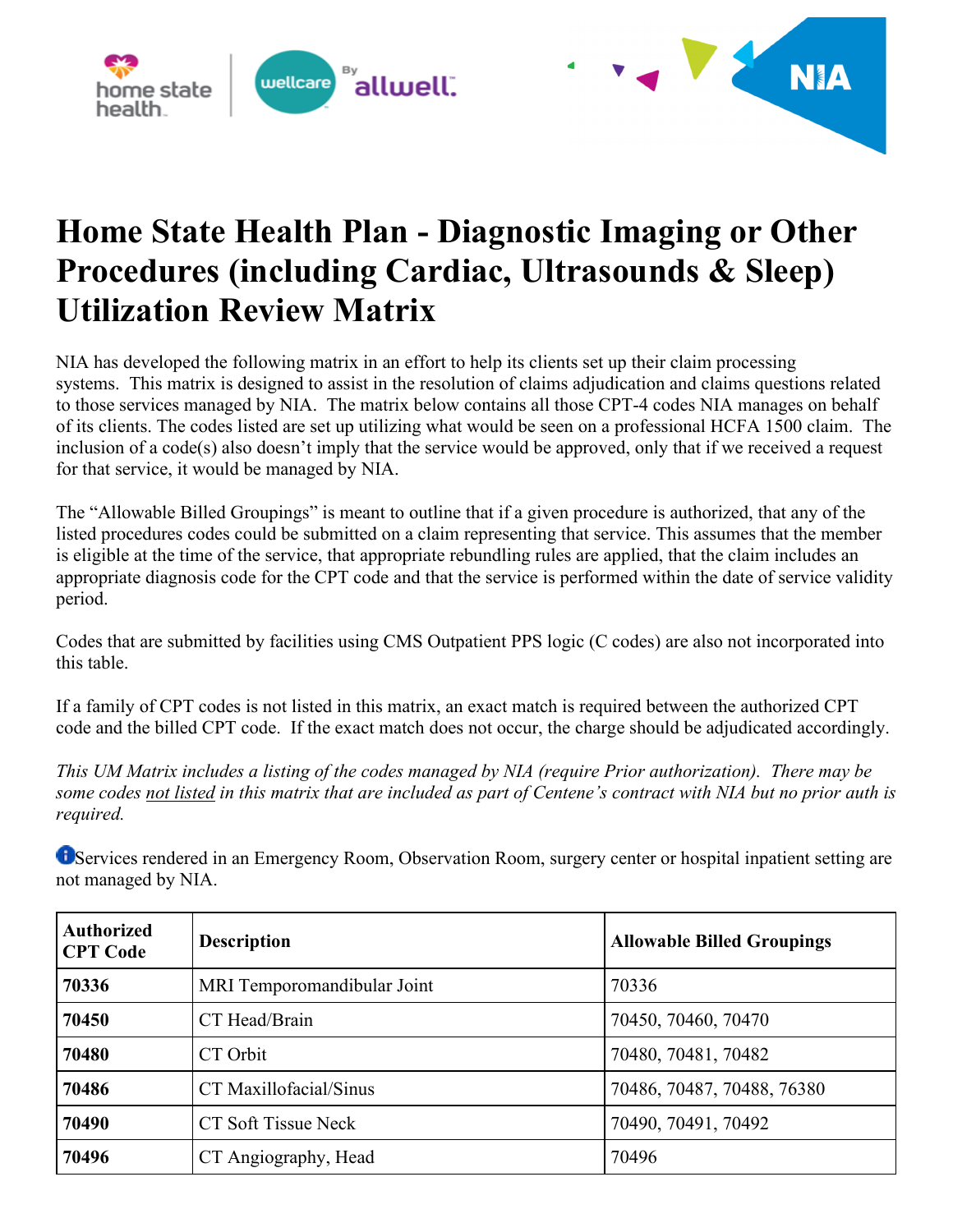| 70498 | CT Angiography, Neck                  | 70498                                               |
|-------|---------------------------------------|-----------------------------------------------------|
| 70540 | MRI Orbit, Face, and/or Neck          | 70540, 70542, 70543, +0698T                         |
| 70551 | MRI Internal Auditory Canal           | 70551, 70552, 70553, 70540, 70542,<br>70543, +0698T |
| 70544 | <b>MRA Head</b>                       | 70544, 70545, 70546                                 |
| 70547 | <b>MRA</b> Neck                       | 70547, 70548, 70549                                 |
| 70551 | <b>MRI</b> Brain                      | 70551, 70552, 70553, +0698T                         |
| 70554 | <b>Functional MRI Brain</b>           | 70554, 70555                                        |
| 71250 | CT Chest                              | 71250, 71260, 71270, 71271                          |
| 71271 | Low Dose CT for Lung Cancer Screening | 71271                                               |
| 71275 | CT Angiography, Chest (non coronary)  | 71275                                               |
| 71550 | <b>MRI</b> Chest                      | 71550, 71551, 71552, +0698T                         |
| 71555 | MRA Chest (excluding myocardium)      | 71555                                               |
| 72125 | CT Cervical Spine                     | 72125, 72126, 72127                                 |
| 72128 | CT Thoracic Spine                     | 72128, 72129, 72130                                 |
| 72131 | CT Lumbar Spine                       | 72131, 72132, 72133                                 |
| 72141 | <b>MRI</b> Cervical Spine             | 72141, 72142, 72156, +0698T                         |
| 72146 | <b>MRI</b> Thoracic Spine             | 72146, 72147, 72157, +0698T                         |
| 72148 | MRI Lumbar Spine                      | 72148, 72149, 72158, +0698T                         |
| 72159 | <b>MRA</b> Spinal Canal               | 72159                                               |
| 72191 | CT Angiography, Pelvis                | 72191                                               |
| 72192 | CT Pelvis                             | 72192, 72193, 72194                                 |
| 72196 | <b>MRI</b> Pelvis                     | 72195, 72196, 72197, +0698T                         |
| 72198 | <b>MRA Pelvis</b>                     | 72198                                               |
| 73200 | <b>CT Upper Extremity</b>             | 73200, 73201, 73202                                 |
| 73206 | CT Angiography, Upper Extremity       | 73206                                               |
| 73220 | MRI Upper Extremity, other than Joint | 73218, 73219, 73220, +0698T                         |
| 73221 | MRI Upper Extremity Joint             | 73221, 73222, 73223, +0698T                         |
| 73225 | <b>MRA Upper Extremity</b>            | 73225                                               |
| 73700 | <b>CT Lower Extremity</b>             | 73700, 73701, 73702                                 |
| 73706 | CT Angiography, Lower Extremity       | 73706                                               |
| 73720 | <b>MRI</b> Lower Extremity            | 73718, 73719, 73720, 73721, 73722,<br>73723, +0698T |
| 73721 | <b>MRI</b> Hip                        | 72195, 72196, 72197, 73721, 73722,<br>73723, +0698T |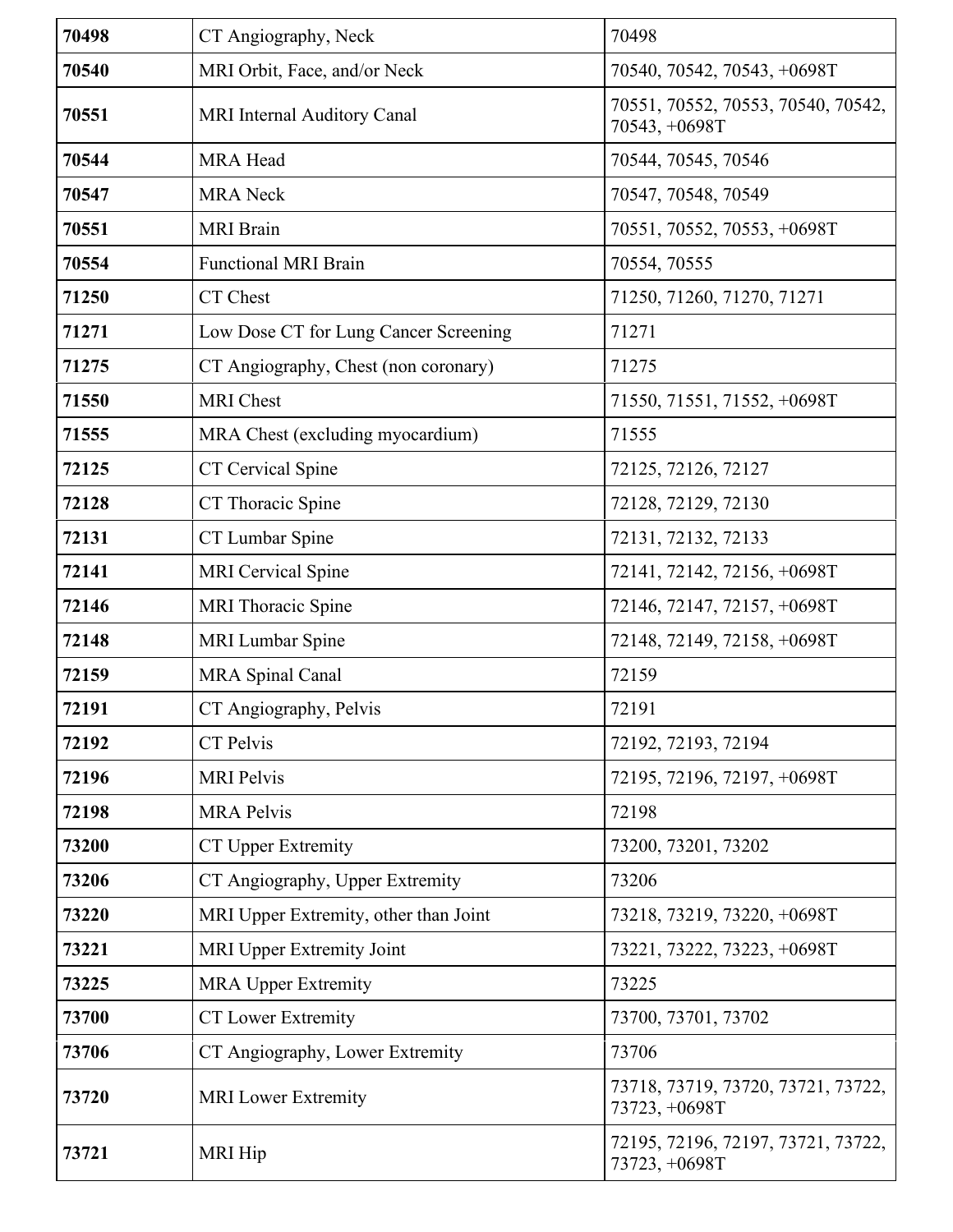| 73725                | <b>MRA Lower Extremity</b>                                                    | 73725                                                                   |
|----------------------|-------------------------------------------------------------------------------|-------------------------------------------------------------------------|
| 74150                | CT Abdomen                                                                    | 74150, 74160, 74170                                                     |
| 74174                | CT Angiography, Abdomen and Pelvis                                            | 74174                                                                   |
| 74175                | CT Angiography, Abdomen                                                       | 74175                                                                   |
| 74176                | CT Abdomen and Pelvis Combination                                             | 74176, 74177, 74178                                                     |
| 74181                | <b>MRI</b> Abdomen                                                            | 74181, 74182, 74183, S8037,<br>$+0698T$                                 |
| 74185                | <b>MRA</b> Abdomen                                                            | 74185                                                                   |
| 74261                | Diagnostic CT Colonoscopy (Virtual Colonoscopy,<br>CT Colonography)           | 74261, 74262                                                            |
| 74263 <sup>4</sup>   | Screening CT Colonoscopy (Virtual Colonoscopy,<br>CT Colonography)            | 74263                                                                   |
| 755573               | <b>MRI</b> Heart                                                              | 75557, 75559, 75561, 75563,<br>$+75565, +0698T$                         |
| 75571                | Coronary Artery Ca Score, Heart Scan, Ultrafast CT<br>Heart, Electron Beam CT | 75571, S8092                                                            |
| 75572                | CT Heart                                                                      | 75572                                                                   |
| 75573                | CT Heart congenital studies, non-coronary arteries                            | 75573                                                                   |
| 75574                | CTA coronary arteries (CCTA)                                                  | 75574                                                                   |
| 75635                | CT Angiography, Abdominal Arteries                                            | 75635                                                                   |
| 76380                | Follow Up, Limited or Localized CT                                            | 76380, 70486, 70487, 70488                                              |
| 76390                | MR Spectroscopy                                                               | 76390, +0698T                                                           |
| 76497                | <b>Unlisted Computed Tomography Procedure</b>                                 | 76497                                                                   |
| 76498                | <b>Unlisted Magnetic Resonance Procedure</b>                                  | 76498, +0698T                                                           |
| 77046                | <b>MRI</b> Breast                                                             | 77046, 77047, 77048, 77049,<br>$+0698T$                                 |
| 77078                | <b>CT Bone Density Studies</b>                                                | 77078                                                                   |
| 77084                | <b>MRI</b> Bone Marrow                                                        | 77084                                                                   |
| 78429 3              | Heart PET Scan with CT for Attenuation                                        | 78459, 78491, 78492, +78434,<br>78429, 78430, 78431, 78432, 78433       |
| 78451                | Myocardial Perfusion Imaging – Nuclear Cardiology<br>Study                    | 78451, 78452, 78453, 78454, 78466,<br>78468, 78469, 78481, 78483, 78499 |
| 78459 <sup>3</sup>   | PET Scan, Heart                                                               | 78459, 78491, 78492, +78434                                             |
| 78472 3              | <b>MUGA</b> Scan                                                              | 78472, 78473, 78494, +78496                                             |
| 78608                | PET Scan, Brain                                                               | 78608, 78609                                                            |
| 78813 <sup>1,2</sup> | PET Scan                                                                      | 78811, 78812, 78813, 78814, 78815,<br>78816                             |